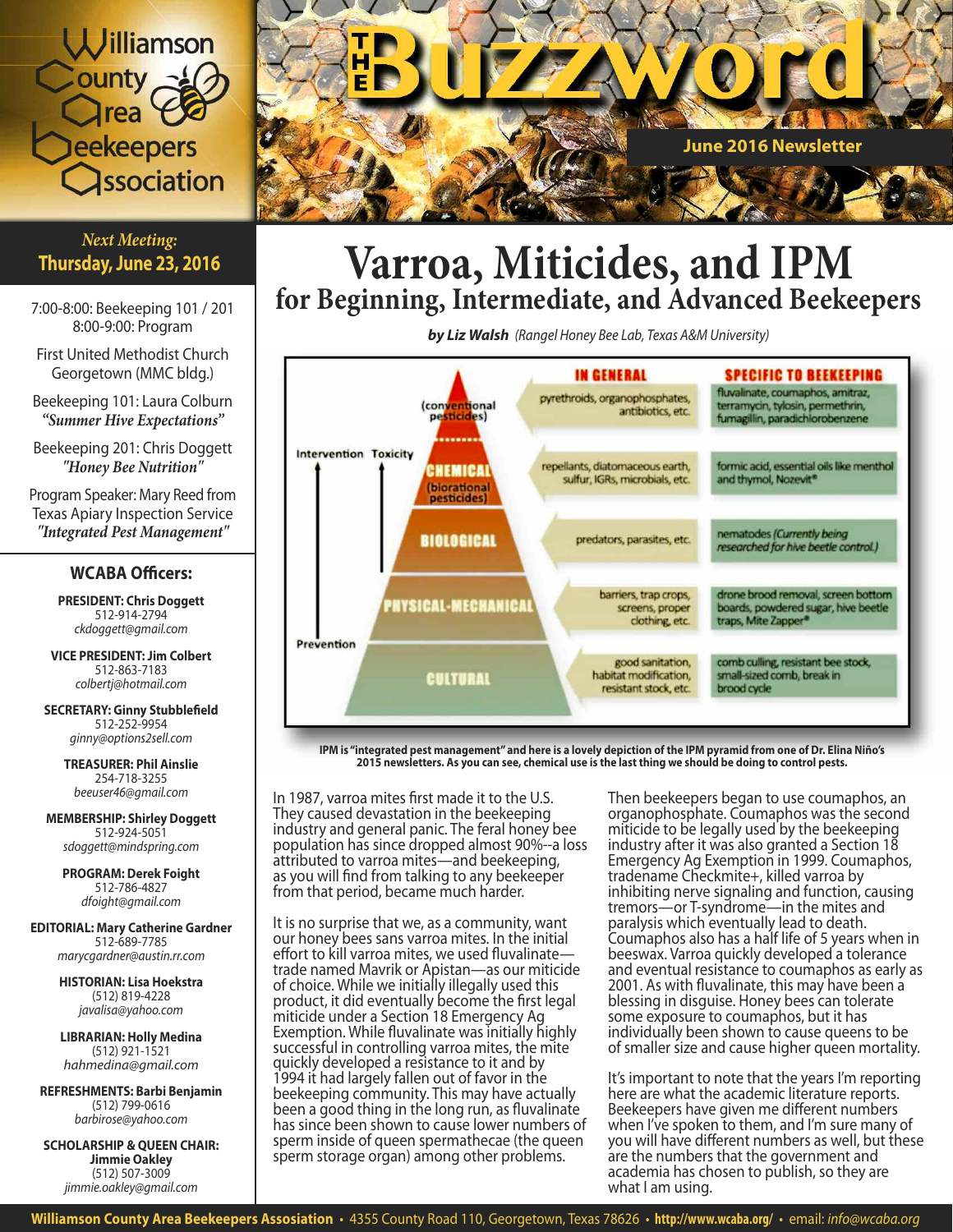### **Varroa, Miticides, and IPM** *(continued)*

Now, with both fluvalinate and coumaphos out of commission, the beekeeping community began doing things it shouldn't have. There was always some illegal use of miticides—using ones which weren't legal, not buying miticides mixed for honey bee use, etc.—but when both fluvalinate and coumaphos stopped working very well, we seem to have completely lost our sense. We started doubling the amount of each product in hopes that higher levels of the product would give us the varroa kills it initially did, we started using both fluvalinate and coumaphos simultaneously in honey bee colonies, and we did other off label and illegal use of other products. Eventually, other miticides were developed, most notably amitraz, formic acid, thymol, and oxalic acid. We used these products before they were legal in relatively high dosages and then were surprised when they didn't work as well as anticipated at legal levels later on.

This is the point where it's important to note that the law is not always right. That said, products are illegal for livestock and food product use for a reason. You shouldn't use off-label miticides. It's illegal to do so. These are not two exclusive things. I would recommend legal beekeeping not to avoid illegal activities, but because of the reasons those activities are illegal. If the EPA or FDA, two agencies that I do not necessarily think highly of, say it's not safe to use a product when they said it was safe to use DDT, when they say that organophosphates are a necessary evil, when …I could keep going. The point is that if the EPA or FDA has finally said that something is too dangerous to be used, then that makes me sit up and take notice because they are ok with a lot of products that seem dangerous to me. (To people who want to tell me how soft or non harmful the product they are illegally using is, I would like to preemptively ask: say what studies? Say what experts? How do you know what you say you know?)

This cycle, of miticide use, varroa resistance to a miticide, miticide misuse, emergency exemptions, etc. collectively puts us, as an industry, on the "chemical treadmill."The chemical treadmill is one that is difficult to get off of. We can't completely stop miticide use, asthat would mean colossal colony lossto varroa mites.We shouldn't keep prophylactically treating for mites either, as we'll just be continuing to breed a "super mite."This is a difficult situation with no easy answers, but perhaps the best place to start would be to admit that we have a problem. After admitting we have a problem, maybe we should seriously wonder if we are ever going to find the silver bullet for varroa mites.

After all, it is a silver bullet that we are looking for, right? I've only been a beekeeper for 8 or 9 years and in that time I've seen how excited we all were about amitraz, formic acid, oxalic acid, etc. We think that the next best miticide is going to solve all of our varroa problems.

#### That just isn't realistic.

It seems to me that, instead of continuing to look for a silver bullet, we should instead work on our IPM strategy. IPM is "integrated pest management"(see the lovely depiction of the IPM pyramid from one of Dr. Elina Niño's 2015 newsletters at the beginning of this article). As you can see, chemical use is the last thing we should be doing to control pests. We should first start with cultural controls (rearing hygienic bees, breaking up the brood cycle by caging the queen or splitting, etc.) Then we move up the pyramid. We try screened bottom boards, drone frames, etc. Then we try biological controls—where we try to look for a varroa mite's natural enemy. This step is easier said than done, but universities nationally and internationally are looking for biological controls for varroa mites. Only after all of these options are exhausted should we be turning to soft chemicals and only after those should we be turning to hard chemicals. It is vital to note that you should only move on to the next step of the pyramid if your varroa levels exceed your economic thresholds, something that you can only discover by sampling. Break out your ether rolls, powdered sugar rolls, screened bottom board trays, etc. You need to sample often and accurately to determine if you need to use additional varroa control methods or not. As a side note, if you are not sampling or exhausting other options before using chemicals, then you are not practicing IPM and I and those other beekeepers who do practice IPM would appreciate it if you didn't say you were. If you willfully choose not to practice IPM because it is"cheaper,""more efficient," etc., then I would like to state that I believe you are part of the problem. Yes, you are saving dollars in the short term, but you are also killing everyone's bees in the long term.

We should also notice that we've been going about varroa control backwards. We started with the hard chemicals (fluvalinate, coumaphos, etc.) and then we worked our way down the pyramid. This is partly why we struggle so much with the varroa mite. We've bred it to be a very difficult pest to control. We've also destroyed the quality of our beeswax in the process. Studies have shown that the majority of honey bee colonies in the United States exhibit contaminated beeswax, some of which

contain alarming levels of these acaricides. Mullin et al. (2010) did a survey of commercial honey bee colonies across the U.S. and found 87 different pesticides and their metabolites in 259 wax samples and the most contaminated sample had 39 different pesticides and their metabolites. The average wax sample had 8 different pesticide residues in it, with almost half (49.9%) containing one or more systemic pesticides. The miticides fluvalinate and coumaphos were primarily found in conjunction with each other and were in 77.7% of all the bee, pollen, or wax samples surveyed, while amitraz, or its metabolites DMPF or DMA, were in the top ten most ubiquitously present wax contaminates. Beekeepers of all ages had contaminated wax, even if they had never used fluvalinate or coumaphos in their own operations. This is likely due to buying foundation that was pre-contaminated with wax companies bought from beekeepers who did use these products. Please note the year this study was done, 2010. It is possible that a similar survey would have slightly different findings now.

As an industry and a community, perhaps we should take a long and hard look at our own operations before complaining about others. Unless you sample for varroa often, unless you utilize the IPM pyramid from the bottom up, then please don't complain about the farmer next door and their chemical use, a lack of chemical-free bee forage, or other things of that nature. It doesn't make sense to hold others to higher standards than we are holding ourselves to. That said, if you are not practicing IPM please let me know why. I won't ridicule you, but no one has given me a solid reason not to practice IPM yet and I'm curious if one exists.



**Guest speaker, Liz Walsh, from Rangel Honey Bee Lab, Texas A&M University.**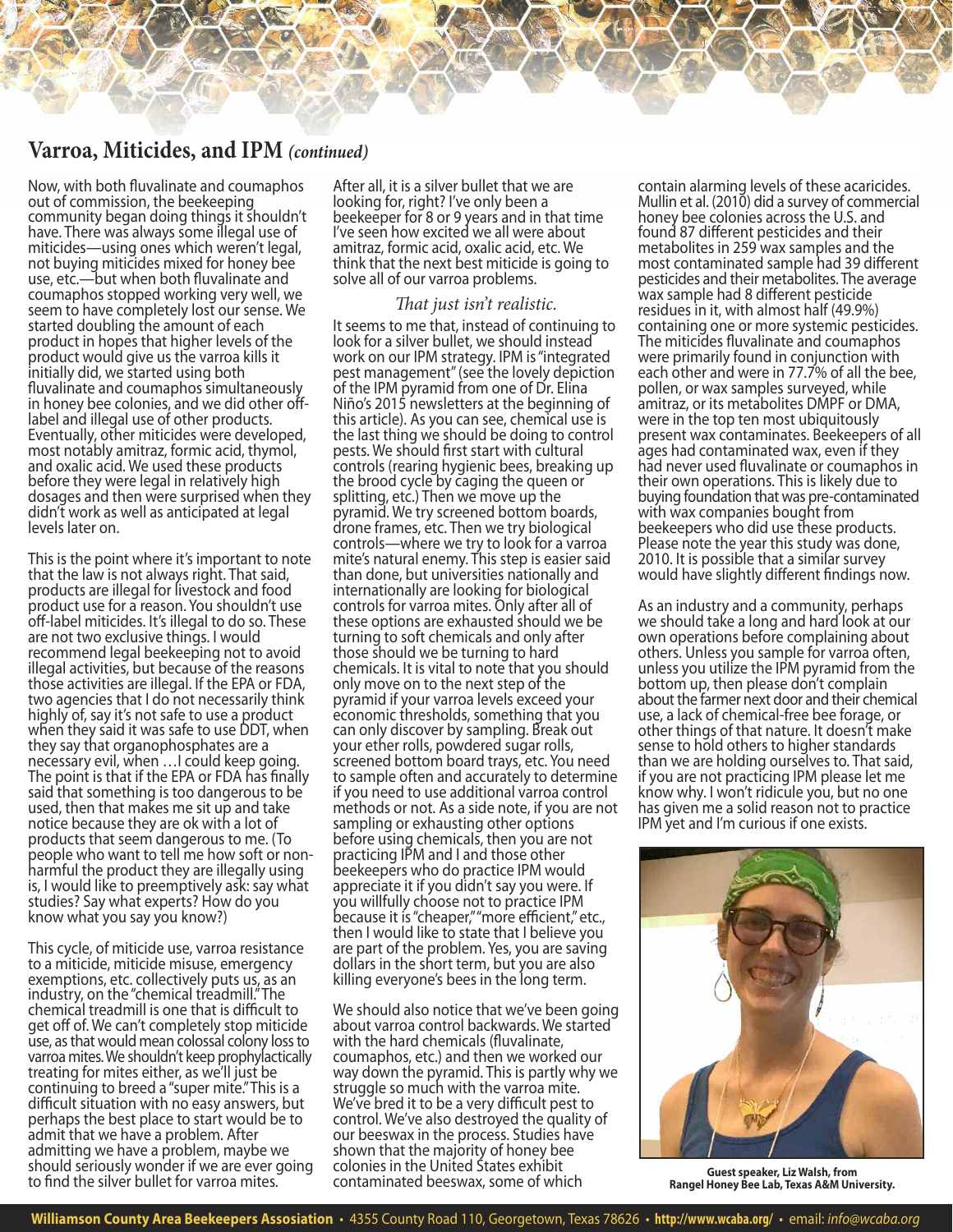

#### **Welcome to our new members:**

Robert McCammon, Georgetown; Jean Flahive, Georgetown; Kevin Ueckert, Georgetown; Steve Schiller, Coupland

**Renewing members are:** Kay Freund, Georgetown



**"Thank You!" to our Refreshment Hosts:** Laura Colburn Linda Potts Phil Ainslie



# **Letter from the President**

There is honey in my hives, which is much better than last year when there was very little. So don't forget to add supers as you fill  $7 - 9$ frames in each box. The honey flow should continue for a few more weeks after which there are <sup>a</sup> number of things to do:

- •Rob the hives of honey
- • Extract the honey and return the supers to the hive (the bees will clean up the wax far better than we can)
- • Prepare to feed during the summer dearth – the bees will need 1 – <sup>1</sup> sugar water during late July and August, depending on how much honey you have left in the hive.

**Chris Doggett, WCABA President**

Our Association has two sets of extraction equipment which are kept at the Bost Farm. Call Mary at (512) 863-3656 to arrange to pick up equipment. Please make sure you return everything on time and clean, which will be most appreciated.

Our meeting this month is on the 23rd of June – the 4th Thursday as usual – and I look forward to seeing you there.

# **Honey Extracting Workshop**

• • • • • • • • • • • •

There will be hands on experience in setting up and using the equipment. Anyone who has not used the club's extracting equipment before would find it beneficial to attend.

#### **Where: Bost Farm**

**4355 C.R. 110, SE of Georgetown When: Saturday, June 25th from 10 to 2 pm.**

# **Use ofthe Club Extracting Equipment**

WCABA has 2 extractors with equipment for our members to use, if needed, for extracting honey. If you would like to schedule a date for using one of the extractors & equipment, call

- Mary Bost (512-863-3656) or email her at
- *bostbees@gmail.com* to schedule your
- preferred date. Be sure to have an

using it.

- optional date in mind in case both sets are already booked. Also, the
	- equipment is now stored in the garage area, not where it used to be.

If you have not previously used the extracting equipment, you will then need to contact Jimmie Oakley (512-507-3009) to arrange an appointed time to meet him at the Bost farm in order for him to meet you there and demonstrate the proper procedure for checking it out and



We are requesting that users make a voluntary contribution to WCABA of either a money donation or a container of honey to be sold at the upcoming Fair. These donations will benefit our Ed Wolfe/Robert Bost Scholarship program.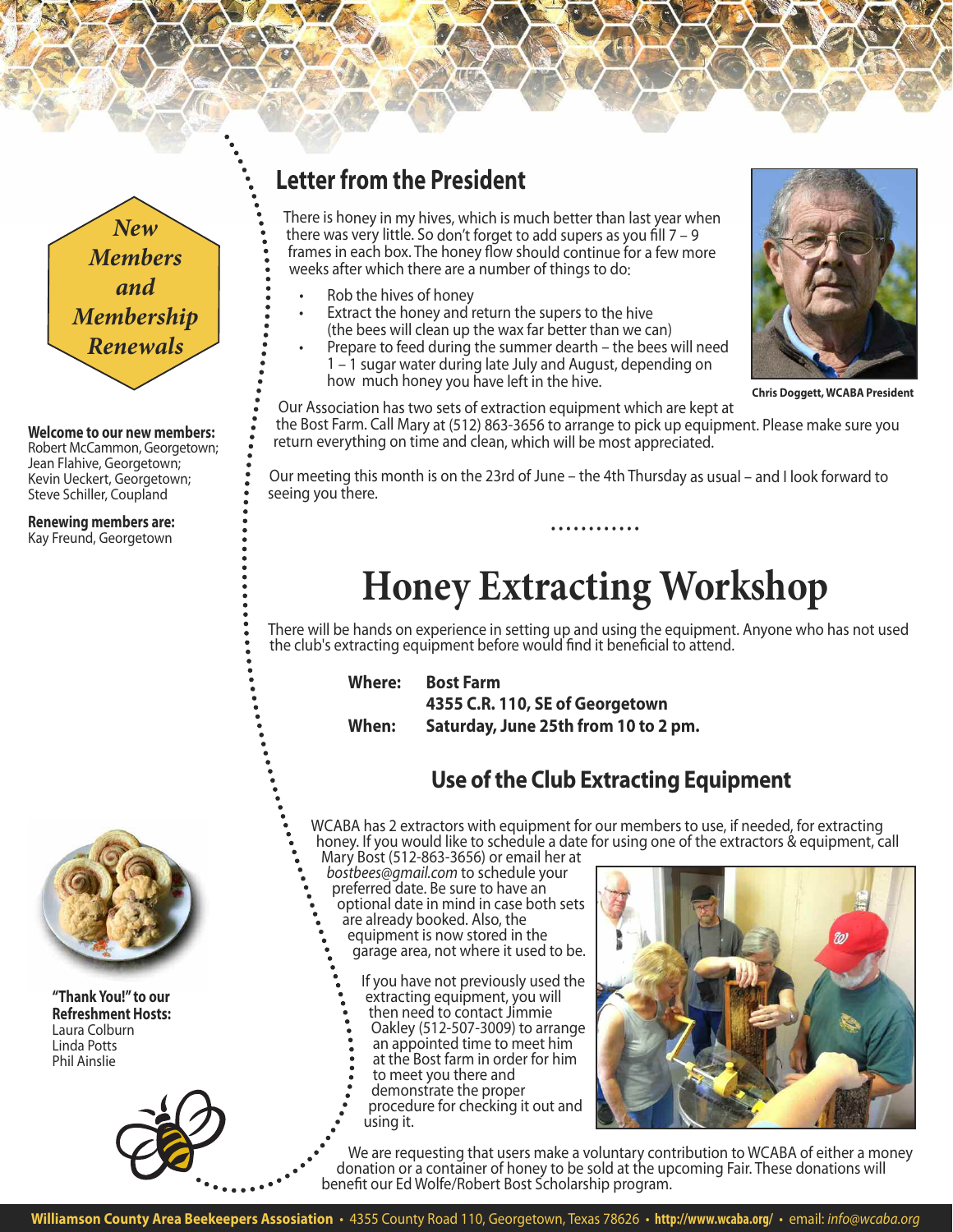



# **Swarm Season**

*by Elise Gardner (WCABA Honey Princess & Apprentice Master Beekeeper)*

Swarming is the hive's form of reproduction. When the bees don't have enough space in the hive, due to overcrowding, they will often try to swarm. This is especially common in the spring. When this happens the bees will rear a new queen to stay with the hive and the old queen will leave, taking 60% of the bees with her.



**My hive on the left is just beginning to swarm. You can see bees starting to beard on the front of the hive before they flew off.**

Now something that confuses a lot of people is whether or not a queen cell in their hive is a *swarm cell* or a *supersedure cell*. When your queen dies or is not producing the way she should be, the worker bees will make a supersedure queen cell to replace her. These cells are typically located in the middle of a frame of comb. When your hive is trying to swarm, the queen cell will be located at the bottom of the frame of comb. This is one way to tell, early on, if your hive is going to swarm and you **Buzzwords:**

**• Swarm •**

bees that emigrate from a hive and fly off together, accompanied by a queen, to start a new colony

#### **• Supersedure •**

the replacement of an old or inferior queen bee by a young or superior queen

can then try to prevent that by removing the extra queen cells and adding a super on top of the hive to create more room.

If you didn't notice in time to take preemptive measures, and your hive has already swarmed (as recently happened to me), there are ways that you can re-capture that swarm if you are lucky enough to see it! Of course you can call someone who is a trained swarm capture specialist (Jim Colbert has a list of members willing to help with this) or you could try to do it yourself, like I did, though I was unsuccessful this

time! My bees swarmed up into the top of a very tall oak tree, so even our tallest ladder was not tall enough to reach them, so had to research other methods of capturing swarms.

I'm going to share with you one way I found, that can be



**My bees swarmed into the top of a very tall oak tree. They hung out here for 3 days before they moved on.**

an effective DIY swarm capture method. If you take a nucleus box and place it somewhere near the spot the swarm is (if you can spot them), and place a cotton ball with a few drops of lemongrass oil in the nuc, you may be able to attract those bees to that box, and hopefully have them move into it.



Lemongrass helps to mimic the homing pheromone that bees produce and, therefore, naturally attracts bees. When I tried this at home, a number of the bees were attracted and did stop by to have a look at my nuc, but for whatever reason, the swarm did not

**Here I am putting lemongrass oil on a cotton ball to place in the nuc.**

end up moving in. My neighbor a few houses down spotted a swarm on her property that had moved into a hollow tree - perhaps my bees, who knows!

If you are more successful than me, and manage to capture a swarm, you can leave it in the nuc for a while in order to establish a new hive using the bees you captured!

Good Luck!



**Here is one of my bees checking out the nuc. They were very curious about the lemongrass odor, so I think this method has potential!**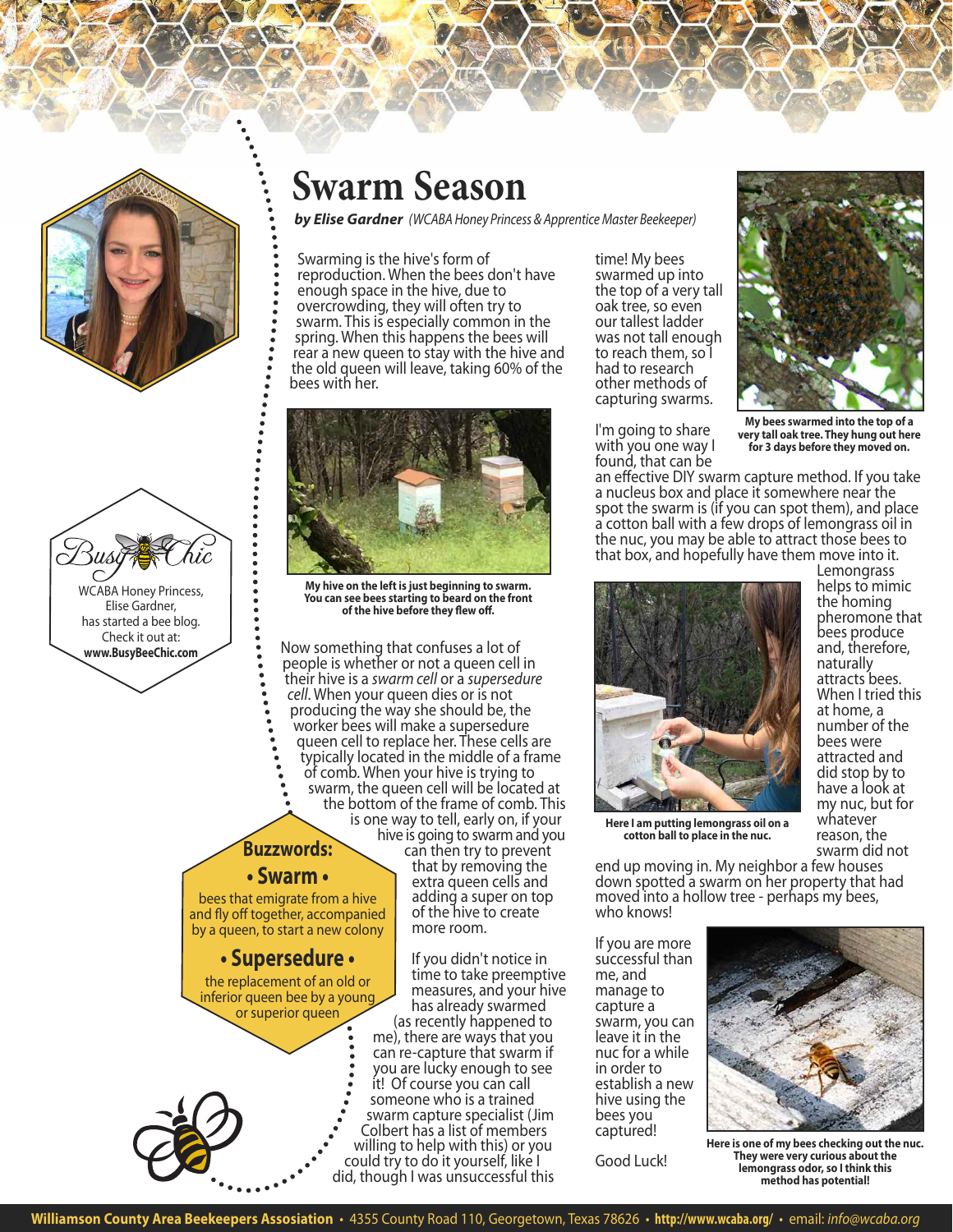

#### **Honey Lemon Chicken Lettuce Wraps**

#### **Ingredients:**

- 1 Tbsp coconut oil
- 2 Cloves garlic, finely chopped
- 2 Chicken breasts, finely diced
- 2 Tbsp soy sauce
- Zest of 1 lemon
- 3 Tbsp Real Texas Honey
- 1/2 tsp Poppyseeds
- 6 Butter lettuce leaves
- 1 cup Julienned carrots
- 1/4 cup Microgreens or cilantro
- 1 1/2 cups cooked jasmine or sticky rice (optional)

#### **Instructions:**

- 1. In a large skillet over mediumhigh heat, melt coconut oil.
- 2. Add garlic and cook until aromatic, about 30-45 seconds.
- 3. Add diced chicken and soy sauce to the pan, saute just until chicken is barely pink.
- 4. Add lemon zest and honey, turn heat to medium and cook just until honey is caramelized.
- 5. Toss in poppyseeds.
- 6. Serve in lettuce leaves (with rice, if desired). Top with julienned carrots, a fresh squeeze of lemon juice and microgreens as garnish.
- 7. Enjoy!

**Recipe courtesy of Get In My Belly. http://getinmybelly.com/ honey-lemon-chicken-lettuce-wraps/**

## **WCABA MEETING MINUTES**

May 26, 2016

- **1. Opening the Meeting:** President Chris Doggett opened the meeting.
- **2. Beekeeping 101:** Laura Colburn discussed"Merging and Splitting Hives". She also led a dynamic question and answer session after her talk.
- **3. Beekeeping 201:** Liz Walsh discussed"Queen Rearing"with this group.

#### **4. Announcements:**

- Texas Beekeepers Association will have a Summer Clinic on Saturday, June 18, at the Lone Star Convention & Expo Center, 9055 Airport Road, Conroe, TX 77303. Classes will be available for all levels of beekeeping. Register at texasbeekeepers.org. The fee is \$50 per person, \$90 per couple,
	- \$25 for age 15 and under. The fee includes lunch. Russ Conrad will be the major speaker.
- The WCABA is selling the exemption labels for beekeepers at \$5.00 a roll.
- For new beekeepers, the Texas Beekeepers Association offers free one-year memberships. Contact Shirley Doggett for the form you will need to fill out.
- Jim Colbert reminded everyone about the mentoring program and also mentioned he is in charge of the club's swarm list. He asked for members to sign up for either or both.
- **5. Guest Speaker:** Liz Walsh was our guest speaker. Liz is a Ph.D. student at the Texas A&M Department of Entomology. She has received multiple honors and awards for her studies of bees and the study of the effects of in-hive miticides on queens. Liz spoke to the group about the "IPM Pyramid".
	- **6. Meeting Attendance:** 87 present
		- **7. Meeting Adjourned:** President Chris Doggett adjourned the meeting.
			- **8. Date for Next Meeting:** Our next meeting will be on June 23, 2016.

- Ginny Stubblefield, Secretary, WCABA

the list to collect swarms, contact Jim to be sure he has your name, phone number, and the areas you would be able to serve. If you are willing to retrieve swarms that have nested in places difficult to reach (called"cut-outs"), be sure to let Jim know that.



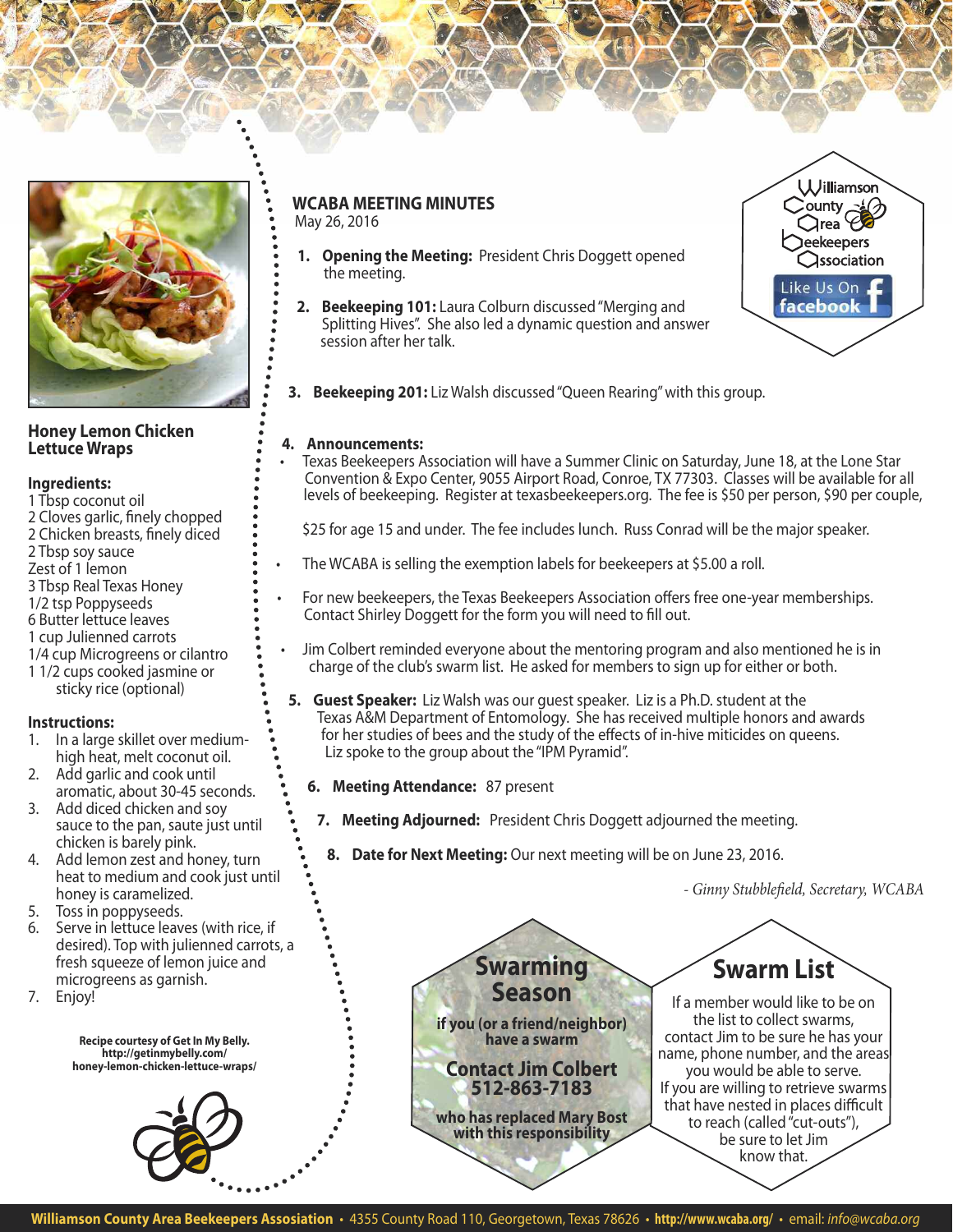

# **MEMBERSHIP APPLICATION**

**WILLIAMSON COUNTY AREA BEEKEEPERS ASSOCIATION**

Dues \$15.00 per year - individual or family membership

| New Member / Renewing Member (circle one)                                                                                                                                                                                            |                |
|--------------------------------------------------------------------------------------------------------------------------------------------------------------------------------------------------------------------------------------|----------------|
| Name: <u>Alexander Alexander and Alexander Alexander and Alexander and Alexander and Alexander and Alexander and Alexander and Alexander and Alexander and Alexander and Alexander and Alexander and Alexander and Alexander and</u> |                |
|                                                                                                                                                                                                                                      |                |
|                                                                                                                                                                                                                                      |                |
| Phone: ( )                                                                                                                                                                                                                           |                |
|                                                                                                                                                                                                                                      | (please print) |
|                                                                                                                                                                                                                                      |                |

To save postage cost, may we send your Newsletter via e-mail? Yes[ ] No[ ]

Instructions: print, fill out, and bring to club meeting, or mail with check to Membership: Mrs. Shirley Doggett - 400 C. R. 440 - Thrall, TX 76578

# **Support TBAs "Real Texas Honey"Program**

It has become increasingly important for us to support our local honey producers due to the growing problems consumers face of not knowing what they are getting when they grab a bottle of honey off the grocery



store shelf. Honey imported from China has been found to be contaminated with heavy metals and antibiotics;"ultra purified"honey has all its beneficial ingredients filtered out, including pollen (which is the only absolute way to identify where the honey comes from); and you will

**We are selling t-shirts at ourWCABA meetings to help supportthe"RealTexasHoney"Program.**

even come across fake honey, a blend of honey and other sweeteners like cheap corn syrup and artificial sweeteners. It truly is a case of"you get what you pay for"with honey, so go ahead and spring for the artisanal brand, or better yet, find a local beekeeper to support!

TBA has launched a "Real Texas Honey"program with the goal of connecting consumers with real local beekeepers. They are currently trying to get Texas beekeepers to sign up, so if you sell honey, make sure to visit the website and register, and if you want to take advantage of the health benefits of buying local honey, log on to find a beekeeper near you. The more participants the better the program will work! Visit *RealTexasHoney.com* for more information.



#### **Honey Bee Removal**

Austin: (512)981-9216 Waco/Temple: (254) 340-4415

beekeepers@livehoneybeeremoval.com www.LiveHoneyBeeRemoval.com

#### **Randy Oakley**

Live Honey Bee Removal & Relocation Specialists with 35 years of Beekeeping Experience

- **Live Honey Bee:** . Removal
- Relocation
- Repair





**Williamson County Area Beekeepers Assosiation** • 4355 County Road 110, Georgetown, Texas 78626 • **http://www.wcaba.org/** • email: *info@wcaba.org*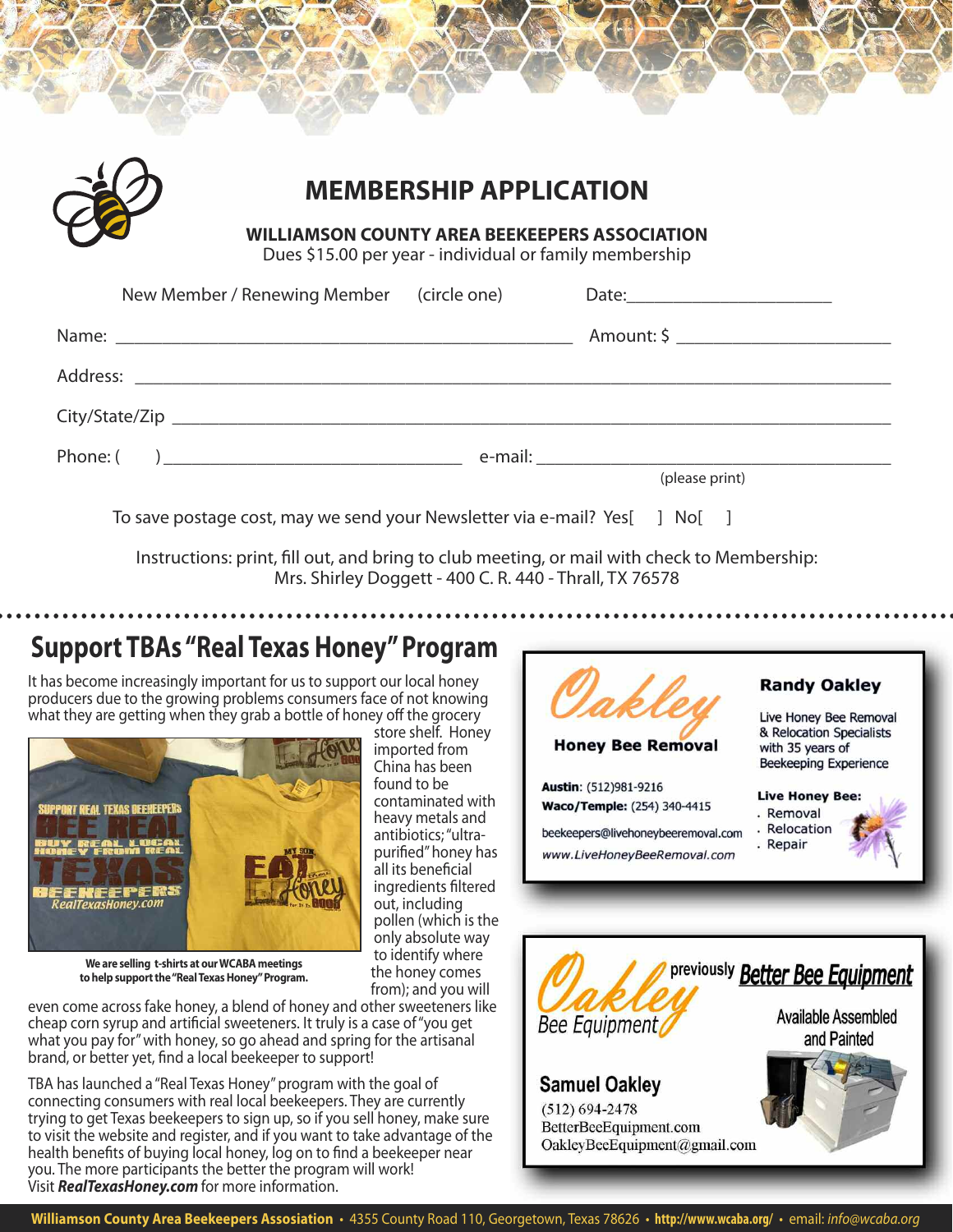# **Merging and Splitting Hives**

#### **Merging Hives: Why and How?**

There are several reasons a beekeeper may want or need to merge two hives. Probably the two most common reasons are an unexpected queenlessness and combining weak hives. The approach to both is the same: combine a queenless hive with a queenright hive. That's an important component of merging: one of the hives must be queenless. Don't try to merge two queenright hives and let the queens fight it out. You may not end with the better of the two queens, or worse they both die. Better to plan ahead and choose which queen to keep if both hives are queenright. Merging weak hives before winter will help both hives overwinter and increase their chances of survival into the next season.



**Here is an example of a paper merge.**

Merging is very simple: staple paper to the bottom of an empty brood box or to the top of the host hive. Poke three or four rows of very small holes using a pen or pencil tip. Avoid tearing the paper or making holes large enough for a bee to pass through. Then put the queenless hive on top, transferring frames if you stapled paper to the bottom of an empty box. Close up the hive and let the bees do the rest of the work. Within a few days, bees from both sides will have chewed through the paper, providing a slow introduction of the two hives.

Splitting hives is a little more involved and several approaches can be used, depending on why you want to split. It's important that a hive be strong enough before you consider splitting, with no less than six full frames of brood/larva, two frames of pollen, and two of honey. It's also important to realize that a split hive will produce less honey because their focus will shift from production to population increase. Plan accordingly and leave enough honey stores for their overwintering needs: at least 30 pounds for our area.

#### **Overnight Split and Walk-Away Split**

Start both of these methods by moving a frame each of pollen and honey from the host hive to an empty brood box. You will also select at least three frames of brood in various stages: eggs, open larva, and capped brood. Check each frame for the queen before proceeding.

This is where the methods diverge.

In an overnight split, you'll shake all the bees back into the host hive before moving the frames. Look carefully for the queen so you don't shake her. Place the prepared split above a queen excluder over the host hive. Over the next few hours, nurse bees will

crawl up through the excluder to care for the brood. The next day, move the prepared brood box to a bottom board.

In the walk-away method, you can look for the queen, but it's not essential that you find her. Move at least three frames of brood in various stages. It's a good idea to shake an extra frame of nurse bees into your split so there will be plenty of bees to care for the brood. Nurse bees will be primarily on open larva. In a few days, check both hives for queen cells as an indi cation of which part of the split kept the queen. All the foragers that were moved in the split will return to their home hive.



### *by Laura Colburn*

#### **Swarm-Control Split**

When one of your hives swarms, you lose your valuable queen and may end up with a hive ill-equipped for winter. However, once a hive has initiated swarm preparations, it's very difficult to change their little bee minds. It's too late to simply add more space. If you're positive your queen is still home, you can remove the swarm cells, but that alone will not be enough to stop the instinct. However, you can keep your queen and all the bees that would leave in a swarm by simulating a swarm.

When you see the swarm cells with larva inside, know they will be capped around their 9th or 10th day. When the cells are capped, the bees may either wait until one has hatched or they may swarm before it hatches. This is why you must know if the queen is still there before taking action.

Prepare a brood box by moving a frame of pollen and honey from the host hive. Find the frame with your queen and move it to the new box, then move two or three more frames if using a brood box. Be sure not to move frames with queen cells, or remove any queen cells from frames you want to move. You have now done what the bees wanted to do: reduced the population.



**Here is an example of an overnight split.**